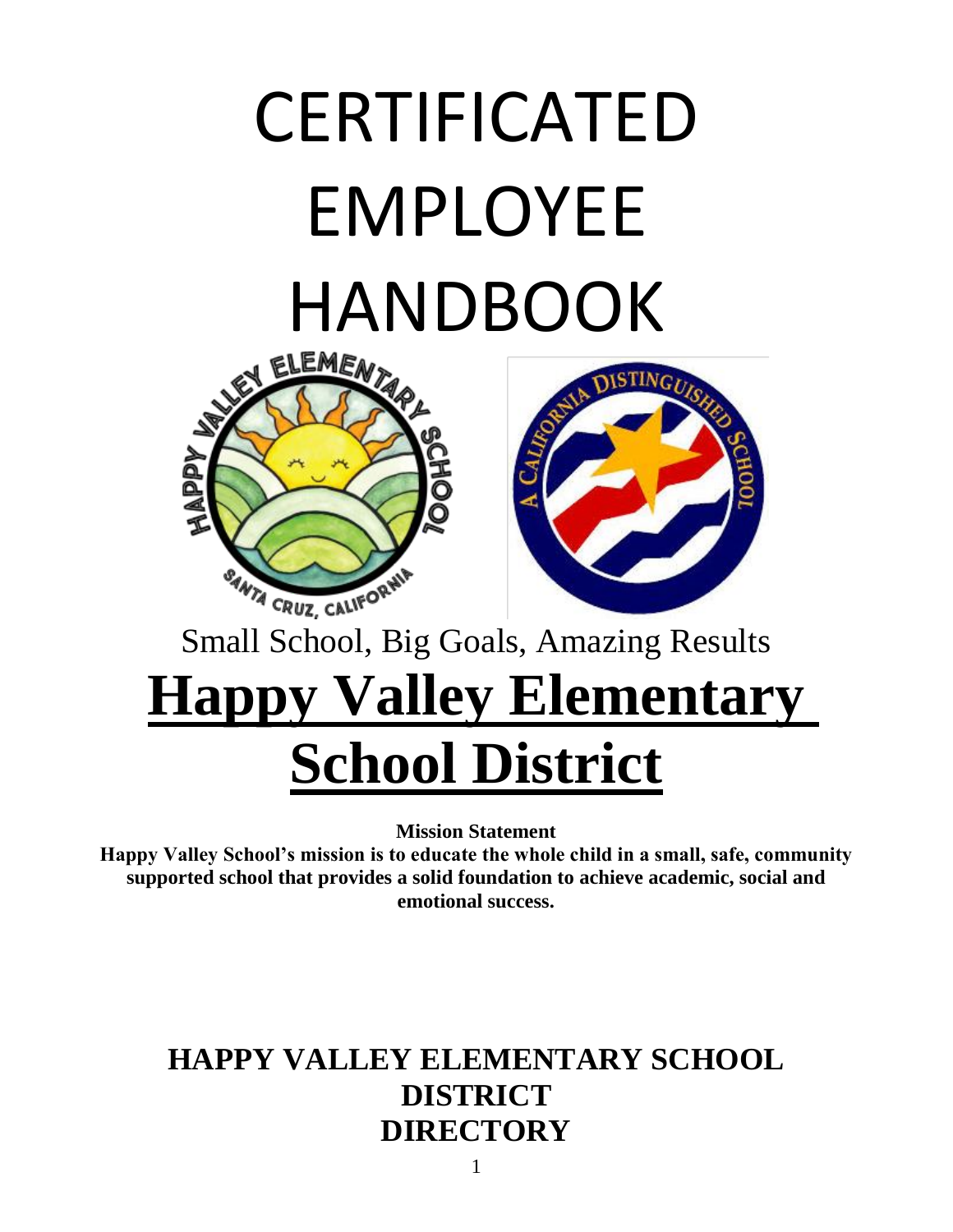#### **GOVERNING BOARD**

Katie Freeman, President

Kyle Frandle, Member Cliff Hodges, Member Rachel Click Richardson, Member **Jacob Willet, Clerk** Jacob Willet, Clerk

#### **ADMINISTRATIVE STAFF**

Michelle Stewart, Superintendent/Principal Paige Lynd, Administrative Assistant Donna Walker, Administrative Assistant

#### **WHOM TO CONTACT FOR WHAT: DISTRICT OFFICE – 429-1456 / FAX 429-6205**

#### **Superintendent's Office**

**Superintendent** Michelle Stewart **Michelle Stewart** Chief Executive Officer of the District **E-Mail: mstewart@hvesd.com** Administrative Secretary to the Governing Board: Board Meetings Educational Services Business and Operations Supervision Human Resources Administration and Supervision Community Relations and Liaison Officer Capital Facilities and Improvement Program Administration Board Policies – Liaison to Board Curriculum and Instruction Supervision Coordinate ELA and ELD Instructional Programs and progress monitoring District implementation of the Common Core Standards Monitor District's response to Intervention programs (RTI) District LCAP Plan Federal Addendum Plan Formal Complaint Administrator Homeless Liaison Foster Youth Liaison Dashboard Administrator BTSA Administrator Staff Evaluations Coordinate ELA and ELD curriculum, instruction and assessment Conduct periodic needs assessment and effectiveness surveys relating to student, staff, and parent elements of the program Coordinates Program Improvement and SEIS Communicates with families about student learning and supports positive home/school communication Facilitates Instructional Rounds school visitations Parcel Tax Administration School Safety Facility Hardship Modernization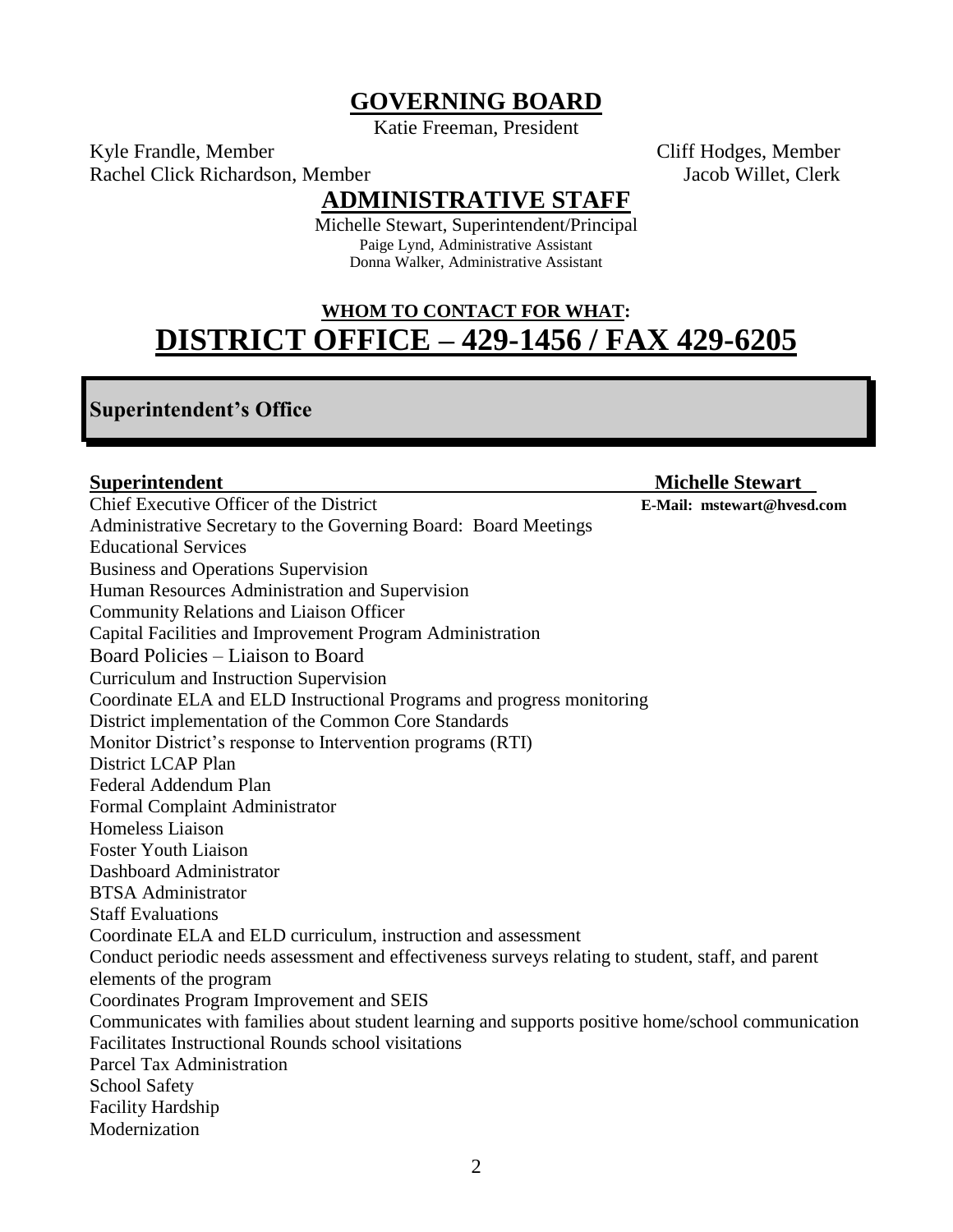Provides support with labor negotiations Curriculum and Instruction Supervision Facilities Grounds and Maintenance Special Education Director SARB

#### Administrative Assistant **Paige Lynd**

Board Meeting Minutes **E-Mail: plynd@hvesd.com** Superintendent's Office: Activities; Appointments, Correspondence, Special Arrangements, Policies and Administrative Regulations (Procedures): Coordination, Maintenance and Development **CBEDS** Human Resources Confidential Personnel Files Personnel Insurance: Medical, Dental and Vision New Hires: Advertising, Applications, Hiring, Papers, and Related Matters Maintain AESOP (Substitute System) Maintain Position Control System. Determine wages and benefit compensation for all employees Salary Schedules Seniority Lists Professional Growth **Credentials** Student Information System State Reporting Federal Reporting Handbook Coordinator SARC CALPADS Finance Staff Bulletin Accounts Payable Accounts Receivable Payroll County Treasury Deposits MAA Coordinator **Attendance** Modernization Parcel Tax Facility Hardship Schedule Yearly Services and Maintenance Erate

#### **Administrative Assistant**  The Community of the Community Community Donna Walker

Happy Valley Newsletter **E-Mail: [dwalker@hvesd.com](mailto:dwalker@hvesd.com)** Coordination of purchases, including technology Setup, update, configure and troubleshoot user accounts Maintain Student Information System CASSP Coordinator Coordinate Hearing and Vision Testing Board Policy Maintenance Student Records – including dental and immunization assessments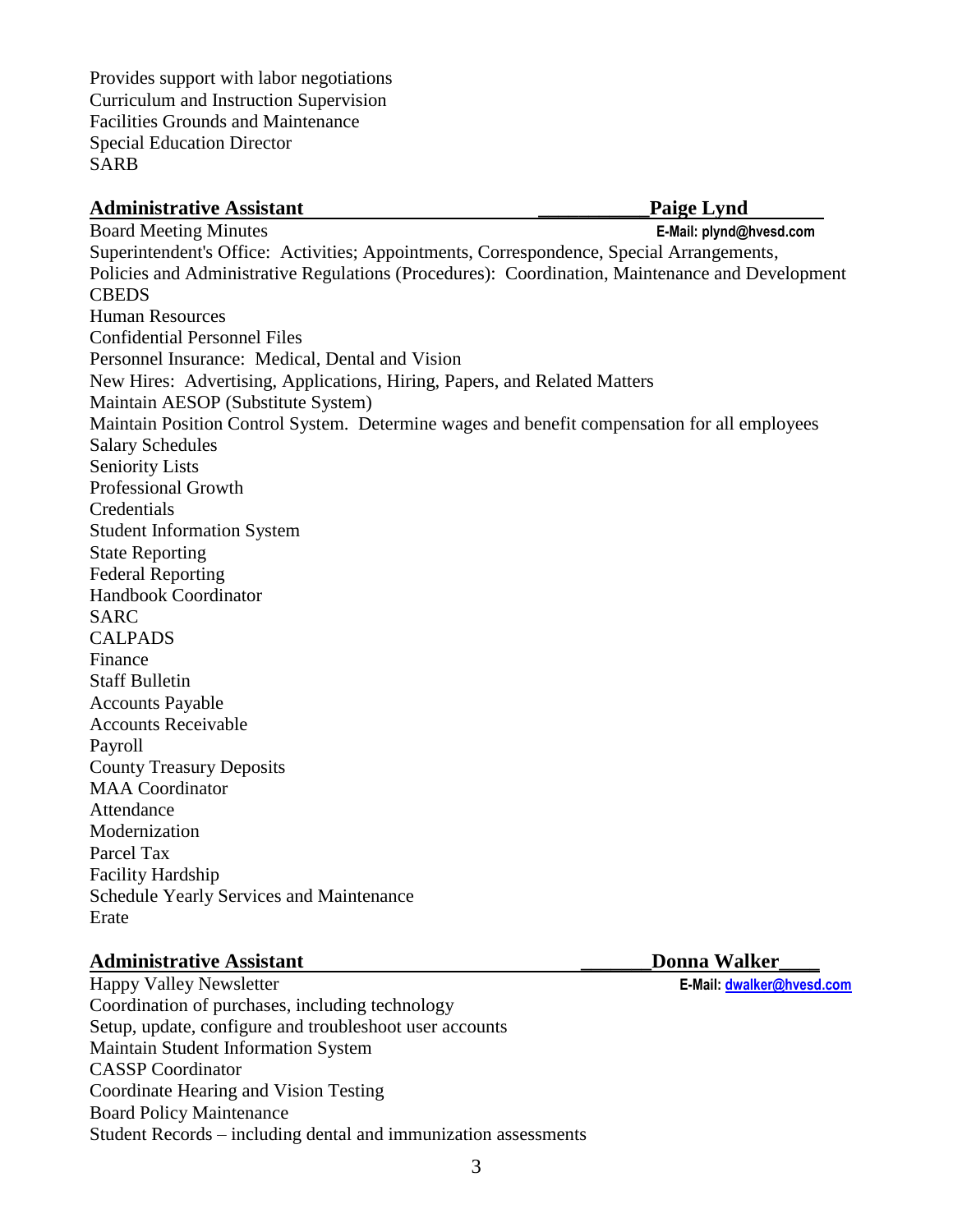Inter District Enrollment and Procedures Board Agenda and Packets Maintain District Website Kindergarten Round-Up Co-Op Assemblies Physical Fitness Testing Coordinator School Site Council Agenda Inventory Personnel Directory Parent/Student Directory Student Dental and Immunization Assessments Yearly Schedules – Board, School Site Council, Staff Meetings, Yard Duty Safety Program Coordinator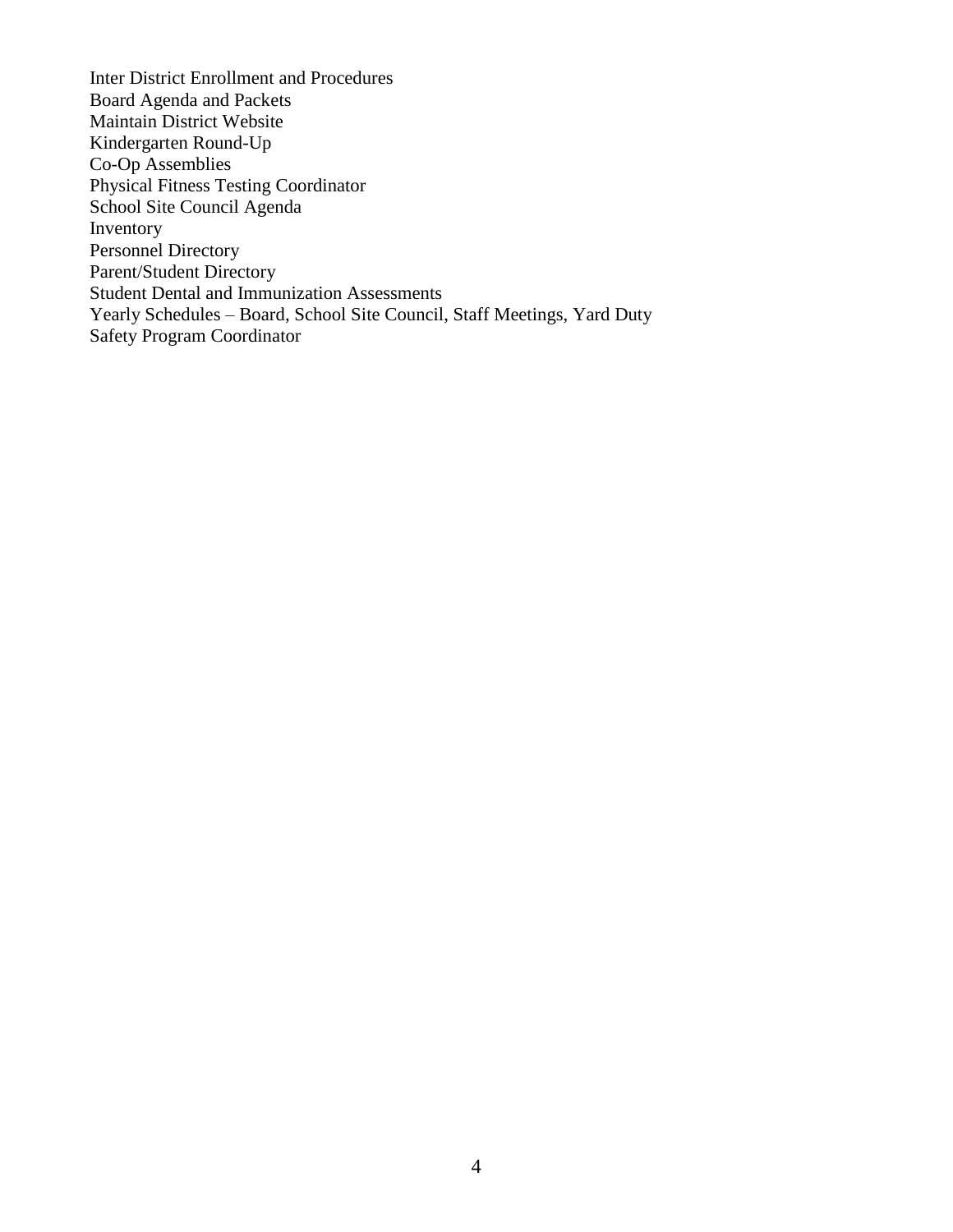### **SELECTION AND EVALUATION P R A C T I C E S**

#### **AFFIRMATIVE ACTION**

The Governing Board's purpose is to provide District employees with equal opportunity in all conditions of employment, without regard to sex, color, age, religion, physical handicap, ancestry, national origin or sexual preference. This applies to recruitment, training and termination. The District has established goals and timetables and has developed policies and regulations to implement the intent of Affirmative Action.

#### **RECRUITMENT AND SELECTION**

In order to secure quality personnel, the District shall maintain an effective recruitment program. Candidates selected for employment will be those that best meet the needs of the District.

The Superintendent shall determine the personnel needs of the District. He/she shall locate suitable candidates for employment.

The Superintendent shall ensure that persons nominated for employment meet all qualifications established by law and by the Board.

#### **HIRING PROCESS**

Applicants go through a screening process. Typically, three or more applicants are selected to be interviewed by a District interview committee. The final applicants have their references checked by the Superintendent/Principal or designee. Final confirmation is made by the Superintendent and is Board approved.

#### **LEGAL REQUIREMENTS FOR EMPLOYMENT**

All employees must meet the following legal requirements for employment: proof of citizenship or legal alien status, examination for tuberculosis, security fingerprint identification check, child abuse reporting affidavit, pre-placement physical examination as required by law.

#### **CLASSIFICATION**

The HVS Board shall classify all positions. Each position shall have a designated title.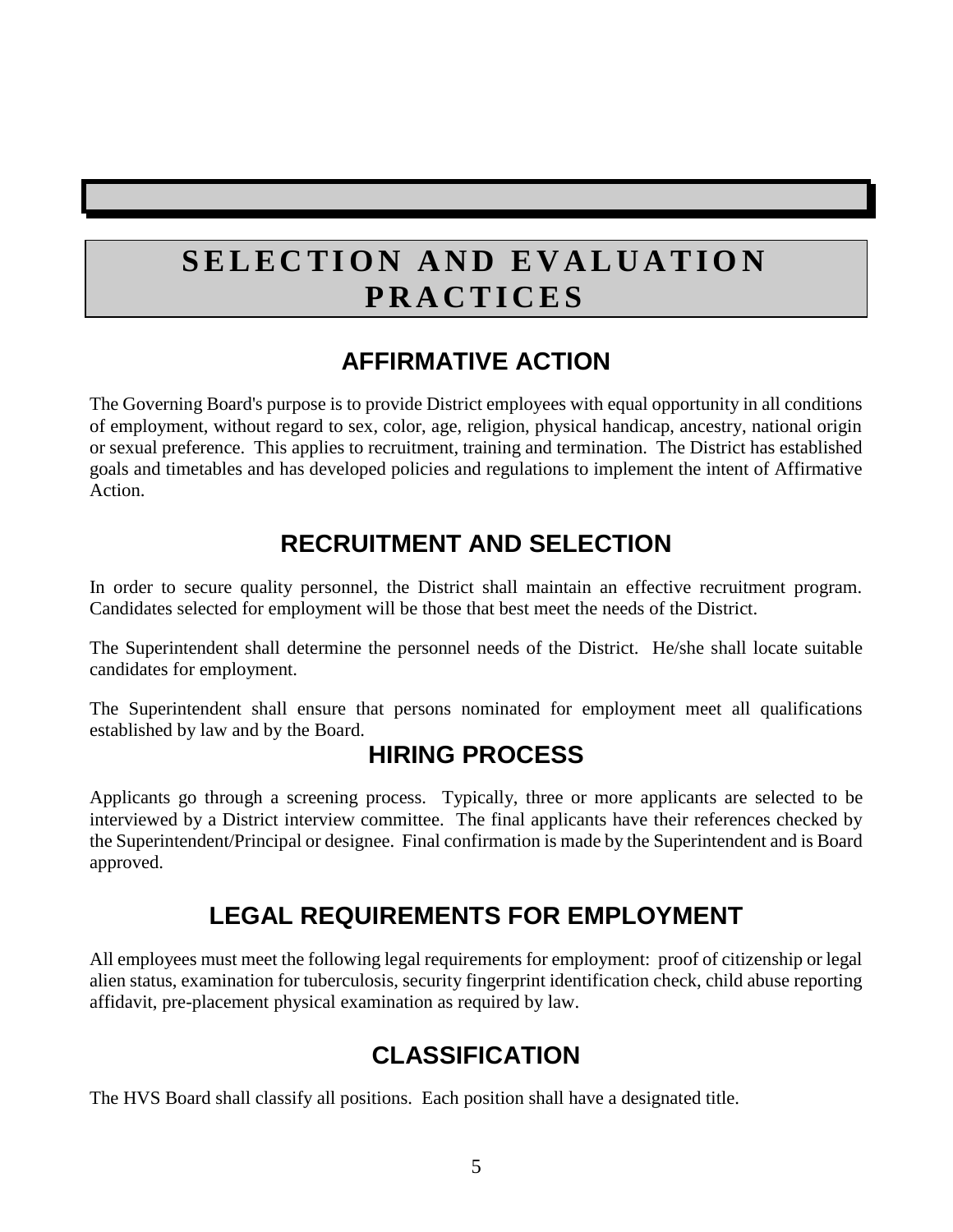#### **STATUS OF SERVICE**

All regular Happy Valley Elementary School District employees who are performing teaching and administrative duties are known as "certificated" employees.

Your first two years with the District will be either as a **temporary** and/or **probationary** employee. When you have served two complete consecutive school years in a regular **probationary** assignment with satisfactory evaluations and have maintained a valid credential, you will be considered for permanent probationary. The district holds the right to non-reelect at the end of the two year period for no cause.

#### **EVALUATION**

A program of evaluation of all individuals employed by the District shall be practiced. The basic objective of the evaluation program is the improvement of performance of service to the District

Every probationary and temporary teacher is evaluated in writing at least once each year, the first formal observation shall take place no later than May 15th and the completed written evaluation and conference will be completed no later than the last student day. The employee has ten days to write a response to the evaluation if the employee disagrees with the evaluation. The written response will be attached to the report.

#### **RESIGNATION**

Ample written notice of intention to resign should be given by an employee who plans to leave the District. Normally, notice of intention to resign shall be given in March of the current school year.

#### **JOB OPENINGS**

Job openings will be advertised within the District concurrent to advertising to the public. Job openings are advertised within the District, and on-line **(ed-join.org)**. Credentials required will be listed at time of application.

Credentials, performance test scores (CBEST, etc.) and specialty training will need to be listed at time of application.

#### **G E N E R A L P O L I C I E S**

#### **ACCIDENTS AND SAFETY**

It is the responsibility of all employees to observe safety rules and regulations. All employees are expected to exercise habits of safety in the performance of their duties and encourage habits of safety in others.

Should an accident or injury occur on District property or on a field trip, no matter how minor, it must be reported. If you are injured or if you witness an accident, report to the site administrator who will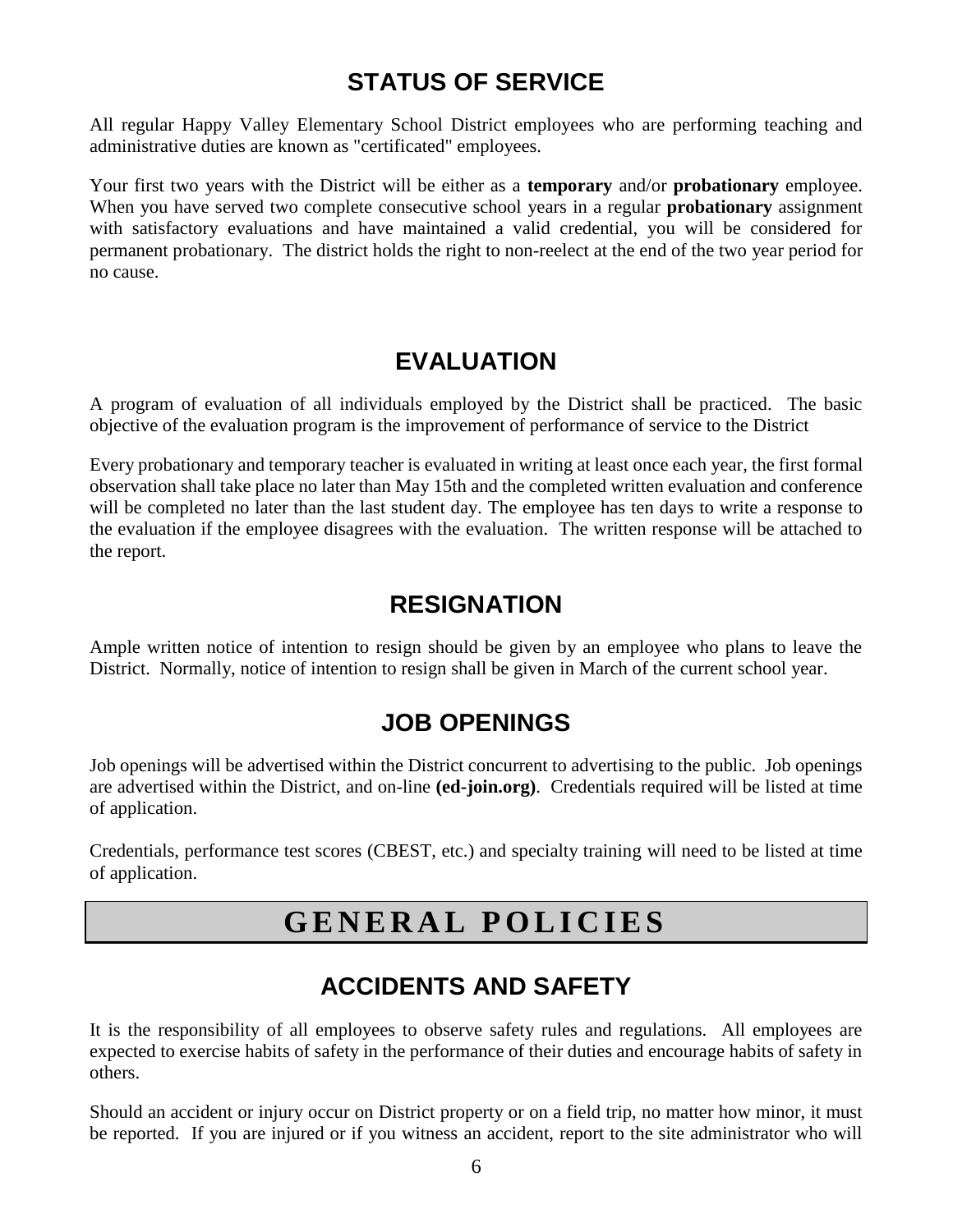give you further instructions. Be alert at all times to safety hazards. Either correct them yourself or notify the site administrator.

#### **KEYS/SECURITY**

A classroom key will be issued to each teacher. Unauthorized people must exercise extreme care against loss of the key or allowing its use. ALL DOORS ARE KEPT LOCKED WHEN ROOMS ARE NOT IN USE. Please do not leave your key in your teacher mailbox.

#### **Do not let students stay in your classroom unattended.**

Security and safety of our staff and students is our utmost concern, and we must also safeguard our property. Lost keys have become an increasing problem, and re-keying costs are affecting our site and district budgets.

Depending upon the site, a lost key can have a large financial impact. This depends upon how many locks need to be changed and re-keyed. Sometimes the cost can run over \$1,000. In these situations, we would not want to pass the entire cost onto the employee who lost the key, but we do need to have some system of shared costs.

An employee who loses a key (or set of keys) will be responsible for the first \$25 of costs incurred to change and re-key locks. If the costs exceed \$25, the appropriate site or district fund will cover the remainder of the locksmith's fees. If there is a second occurrence of a lost key or set of keys, the shared cost to the employee will increase to \$50. A third occurrence would be \$75, and so on.

Let's all do our best to safeguard our keys to maximize safety and security for our staff and students, and to protect our property.

#### **CHANGE OF NAME, ADDRESS, OR PHONE NUMBER**

Employees who move, change telephone numbers, or legally change their name by marriage or otherwise, shall report this information immediately to the school office at 429-1456 so that records may be kept accurate and up-to-date.

#### **EMPLOYEE EMERGENCY MEDICAL FORM**

Each employee is required to complete an employee emergency form upon employment. Notify the school office at 429-1456 to keep these records current.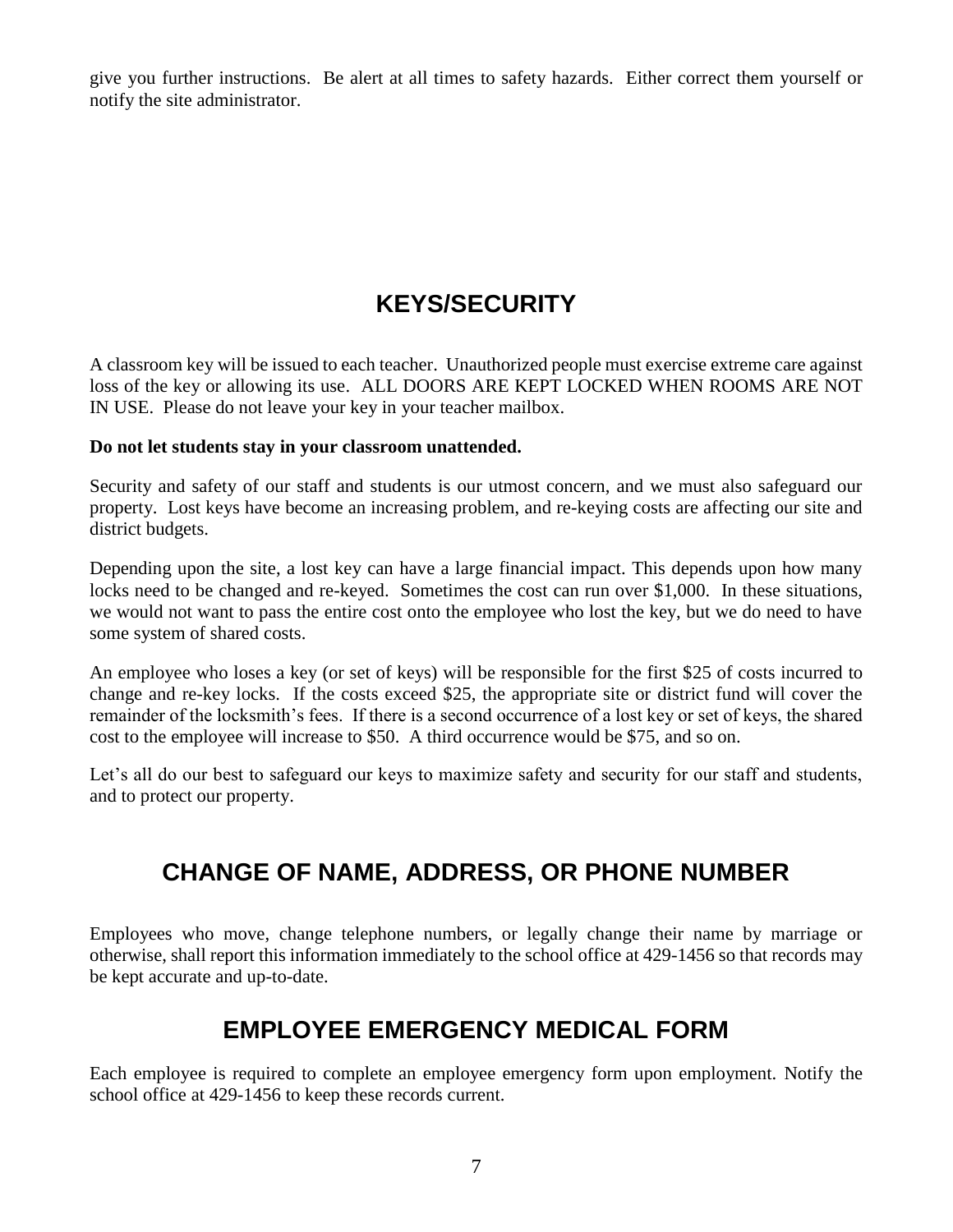#### **MAIL**

Employees are requested to inform correspondents to have all personal letters, papers, magazines, etc., sent to their home address. Make it a practice to take care of personal correspondence away from assigned work locations. The schools are burdened with official mail and are not authorized to assume responsibility for personal mail.

E-mail and Internet access is monitored by District policy.

#### **TELEPHONES**

Telephone calls should be answered promptly and courteously. Answer with the name of your department and your name. Remember, tact, diplomacy, courtesy and a friendly manner should be used in all conversations.

District/school phones are used for district/school business and personal use should be kept to a minimum.

#### **HATE-MOTIVATED BEHAVIOR**

Staff who receive notice of hate-motivated behavior or personally observe such behavior shall notify the principal, Superintendent or designee, and law enforcement, as appropriate. Students demonstrating hate-motivated behavior shall be subject to discipline in accordance with Board policy and administrative regulation.

#### **BATTERED AND NEGLECTED CHILD**

The law requires the school to report any suspected or known child abuse cases. All school employees are mandated reporters of child abuse and neglect. An employee who suspects or knows of such battered or neglected child situations is to report them to the principal then call CPS. The law states that no staff member or school administrator can incur any criminal or civil liability for reporting such cases. It does, however, state that if any known or suspected cases are not reported, the teacher or administrator will be guilty of a misdemeanor.

#### **CONFIDENTIALITY**

Confidentiality is an ethical, legal and professional responsibility of every school employee. The Education Code specifically prohibits an employee from giving out personal information concerning any pupil, except under judicial process, to any person other than a teacher or administrator of the school that the pupil attends. Further, the Family Rights and Privacy Act of 1974 embodies strict confidentiality safeguards and enforcement procedures. Staff members must refrain from commenting on other employees to anyone other than the Superintendent.

**Parents are to be noticed one week in advance when special guest speakers are providing information or instructional material that may be of a controversial or contested nature. The Superintendent needs to be notified first, when the speaker is approved by the Superintendent then the parents will be notified in writing. Parents have a right to opt out their child.**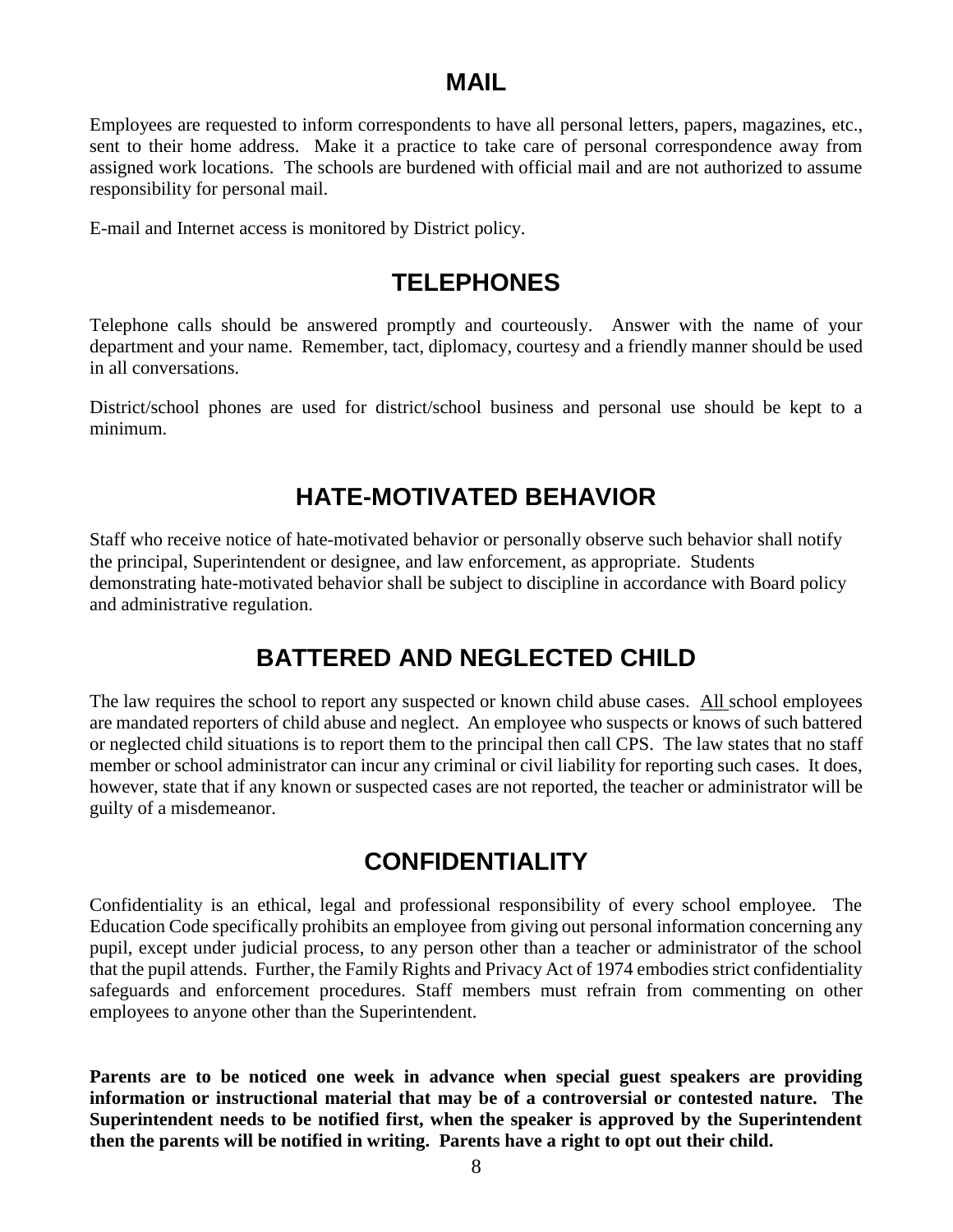At school the following guidelines must be adhered to:

- Do not discuss student problems, behavior, instructional program concerns, or personality with anyone unless requested to do so by the supervising teacher/ administrator.
- Do not use the full name of a student outside of the classroom.
- Never discuss specific student problems in the staff lounge.

## **CONDITIONS OF EMPLOYMENT**

The following conditions govern certificated employment in the Happy Valley Elementary School District.

#### **THE WORK DAY**

The length of the school day shall be fifteen (15) minutes before the start of the school to fifteen (15) minutes after students have been dismissed. The length of the school day may be modified by mutual agreement of the site certificated faculty and site administration.

#### **CREDENTIAL, FILING AND RENEWAL**

It is the responsibility of the employee to register his/her credential with the Credentials Specialist, Santa Cruz County Office of Education, 400 Encinal Street, Santa Cruz, CA 95060, **and** with the Happy Valley Elementary School District Human Resources Department. This must be done before starting work.

Application for renewal should be made at least five months in advance to ensure proper action by the State Board of Education. Follow the procedure above to register your renewed credential. Further information on renewal of credentials may be obtained from the Santa Cruz County Office of Education at 476-7140.

If your credential has all of these characteristics, you must complete the State's professional growth and service requirement.

- The credential is a Single or Multiple Subject Teaching Credential.
- The credential is a Professional Clear Credential.
- The credential has an issuance date after August 31, 1985.
- The credential is your first clear elementary or secondary teaching credential.
- The credential is a complete credential you must also meet professional standard 15 (academic core), standard 16 (technology), standard 17 (diversity), standard 18 (ELL), and standard 19 (special populations).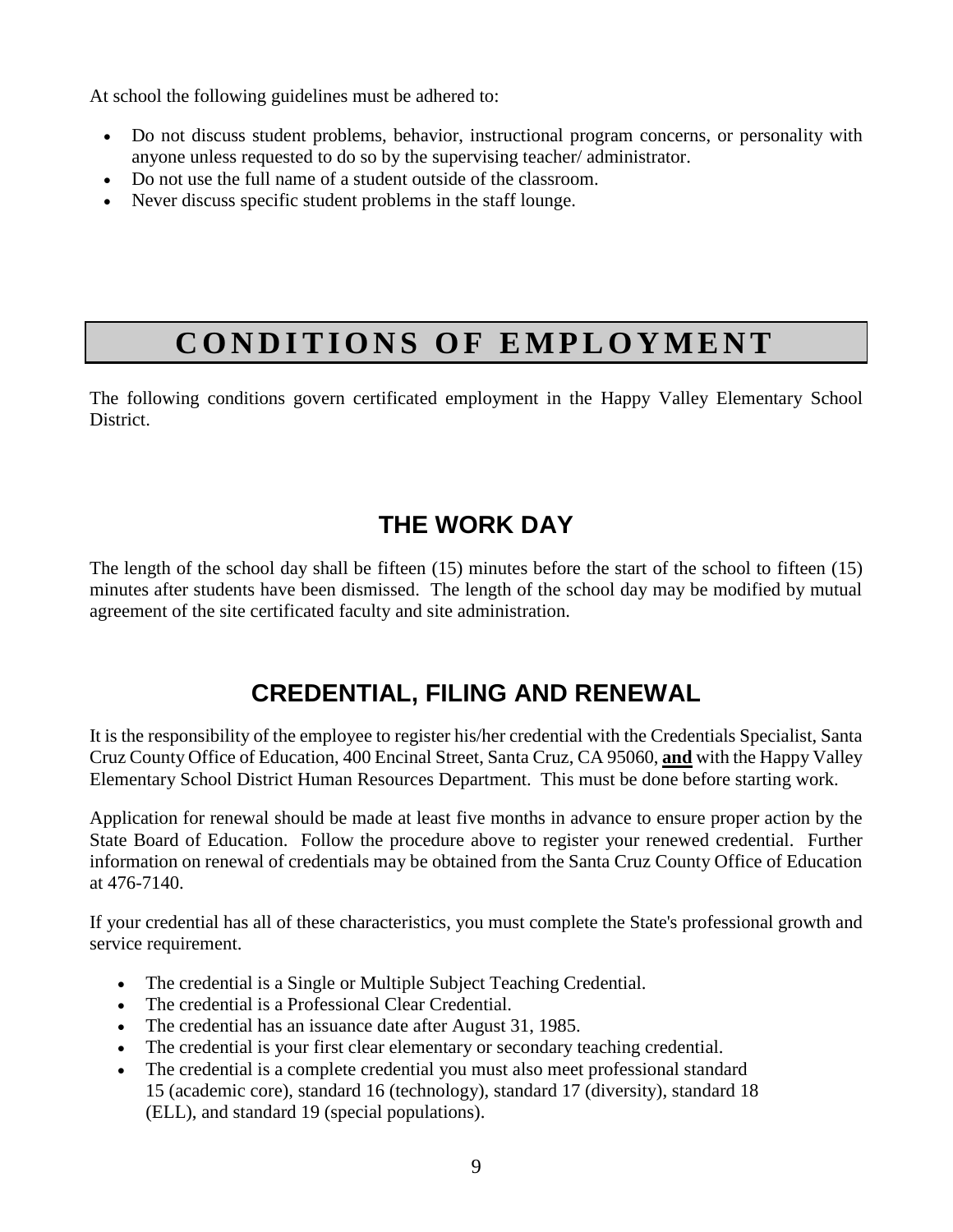If you have a Specialist, Designated Service Credential, Clear Credential issue prior to September 1, 1985 or a Life Credential, you do not have to complete the State's professional growth and service requirements. A list of qualified on-site designated advisors is available from each Administrative Secretary or Human Resources Department.

#### **TEACHER SENIORITY LISTING**

Teacher seniority is only used in the event of District lay-offs (ED CODE 44955).

#### **TUBERCULOSIS CHECK**

Employment will not be considered official by the District unless the person has submitted to an examination within sixty days prior to hire or immediately after hire to determine freedom from active tuberculosis. This examination shall consist of an approved intradermal tuberculin test, which if positive, shall be followed by an x-ray of the lungs. After the initial report, all employees shall be required to undergo the foregoing examination at least once every four years.

#### **PERSONNEL FILE**

Personnel records will be maintained for all employees and will contain all pertinent documents involved with employment, evaluations, medical reports and other data relative to employment of the employee. Information in this file is confidential and will be revealed only to authorized personnel. Official personnel records will be maintained in the Human Resources Department, located in the District Office.

#### **SEXUAL HARASSMENT**

The District prohibits sexual harassment in the work environment. State law requires annual review of these rules and regulations. Employees who permit or engage in such harassment may be subject to disciplinary action up to and including dismissal. A copy of the District policy and regulations are available at the district office.

"Verbal sexual harassment" includes, but is not limited to, unwelcome epithets, comments, or slurs based on sex or gender.

"Physical sexual harassment" includes, but is not limited to, assault, impeding or blocking movement, or any physical interference with work or school activities or movement when directed at an individual on the basis of sex.

"Visual sexual harassment" includes, but is not limited to, derogatory posters, cartoons, drawings, obscene gestures, or computer-generated images of a sexual nature.

#### **COMPLAINT PROCEDURES**

The Governing Board expects that complaints of alleged unlawful discrimination brought by students, employees, parents/guardians or other members of the community will be resolved in a prompt and equitable manner.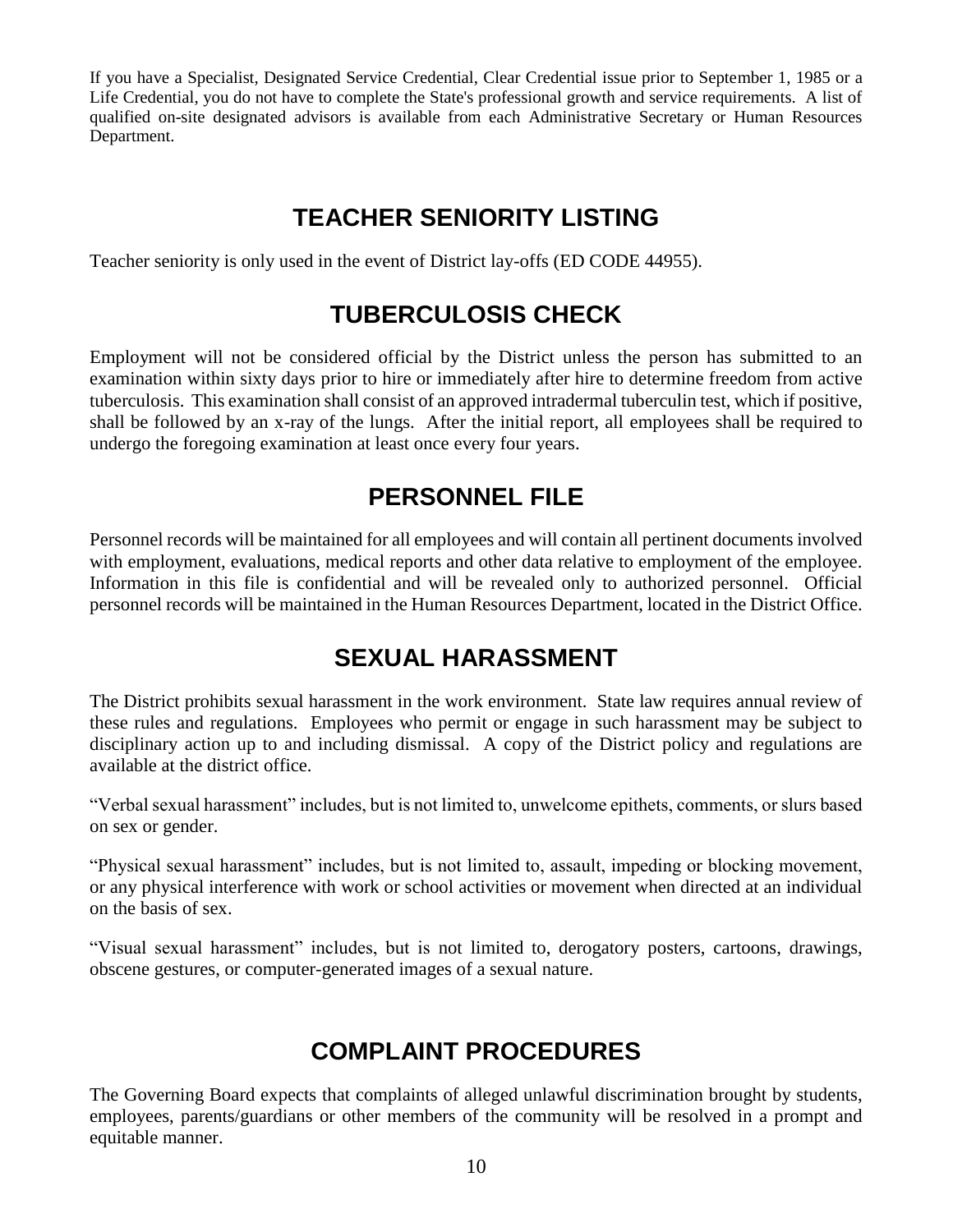The Board prohibits retaliation in any form for the filing of a complaint, the reporting of instances of discrimination, or for participation in the complaint procedures. Such participation shall not in any way affect the status, grades, or work assignments of the complainant.

The Superintendent or designee shall ensure that complainants are informed that injunctions, restraining orders and other civil law remedies may also be available to them.

#### **SMOKING POLICY**

The use of tobacco products is prohibited at all times on District property. This prohibition applies to all employees, students, visitors, and other persons at any school or school-sponsored activity or athletic event. It applies to any meeting on any property owned, leased or rented by or from the District. All individuals on District premises share in the responsibility of adhering to this policy and informing appropriate school officials of any violation.

#### **COMPUTER ACCEPTABLE-USE POLICY**

The Happy Valley Elementary School District has implemented a district-wide computer network, which also supports Internet access. Employees are being provided access to the HVS Network and the Internet at no additional charge, and, barring disciplinary actions, are entitled to keep access privileges as long as they are an employee in the Happy Valley Elementary School District.

Please be aware that when accessing the network or the Internet, there cannot be a guarantee of privacy. Please also note that HVS Net system administrators will have access to all user accounts, including email, and that it is necessary for appropriate District staff to monitor network activity to ensure proper use of the system.

Employees have no expectation of privacy and understand that District staff may monitor or examine all system activities to ensure proper use of the system.

#### **DRUG FREE WORK PLACE**

The Governing Board believes that the maintenance of a drug-free work place is essential to school and District operations. The unlawful manufacture, distribution, dispensation, possession or use of a controlled substance is prohibited in the work place. Disciplinary action shall be taken against employees who violate this prohibition. Employees are required to abide by the terms of this policy as a condition of employment.

#### **EMPLOYEE "RIGHT TO KNOW" LAW**

As required by the General Industry Safety Orders, Section 5194 in Title 8 of the California Administration Code, all California employers, both private and public, are required to inform employees of possible contact with hazardous chemicals. The purpose of this law is to make employers and their employees aware of the hazards associated with chemicals used in the work place.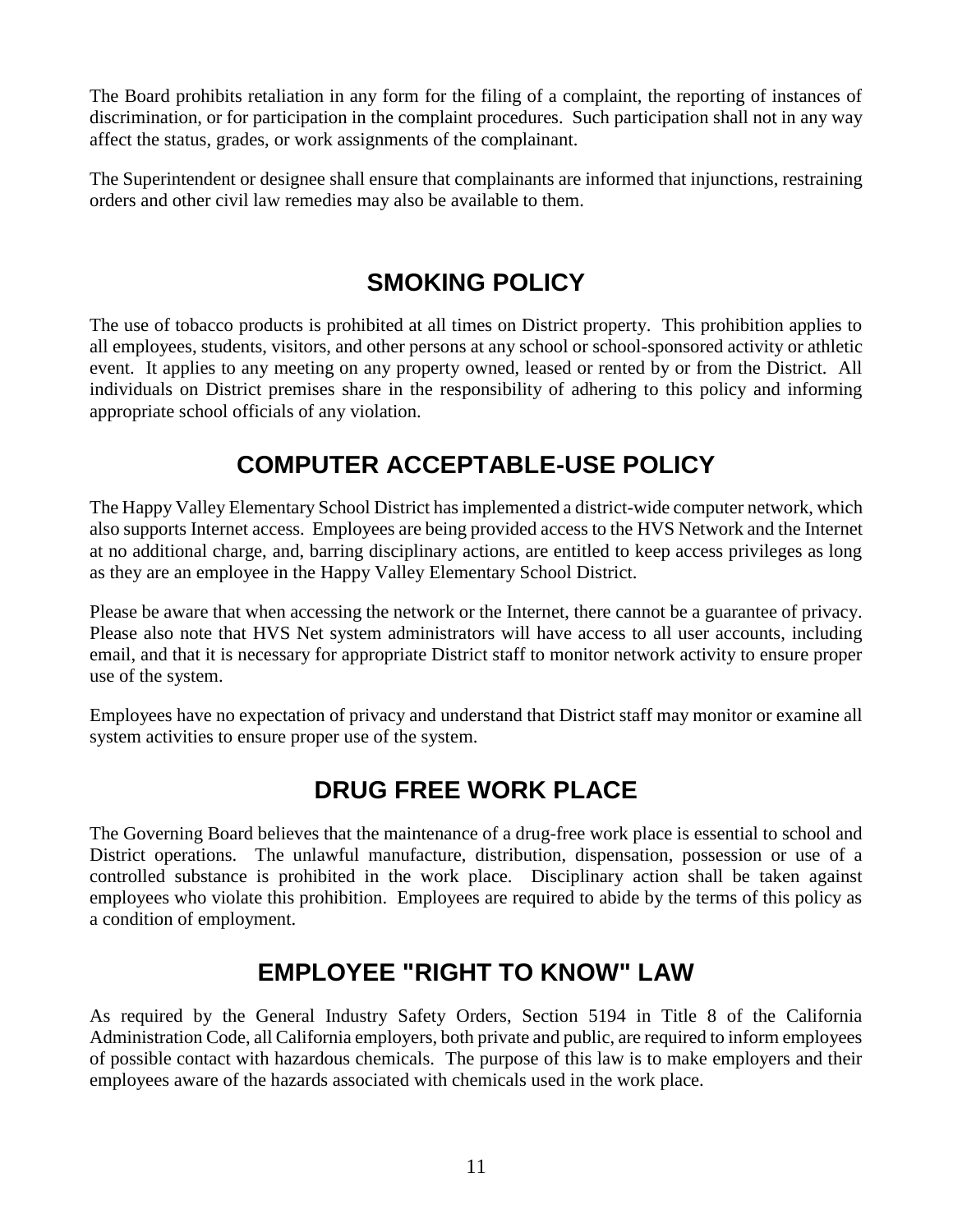#### **BLOOD BORNE PATHOGENS**

Federal Occupational Safety and Health Administration published Occupational Exposure to Blood Borne Pathogen regulations. The standards went into effect in 1992.

Universal precautions are an approach to infection control. According to the concept of universal precautions, all human blood and body fluids are treated as if known to be infectious.

In the school setting precautions shall include: hand washing using gloves, other protective equipment, careful trash disposal and using disinfectants. Universal precautions shall be used within the school setting at all times to prevent contact with blood or other potentially infectious materials.

All procedures involving blood or other body fluids shall be performed in such a manner as to minimize splashing, spraying, splattering, and generation of droplets of these substances.

#### **C O M P E N S A T I O N**

#### **CERTIFICATED SALARY SCHEDULE**

The Happy Valley Elementary School District has a certificated salary schedule which applies to all teachers TK-6. Units referred to in the salary schedule are those earned following your Bachelor's Degree, and are defined as semester units. Quarter units are converted into semester unit equivalents. Copies of the salary schedule are available upon request and on the district website.

#### **PAY DAY**

Salary warrants (payroll checks) are normally issued on the last working day of each calendar month. Certificated employees may receive their checks in ten monthly increments or twelve monthly increments. Employees wishing to have twelve month deferred net pay must notify the Payroll Department no later than September 1st of each year.

#### **SALARY DEDUCTIONS**

Your salary is subject to have mandatory deductions:

- 1. Federal Withholding Tax retained for the Collector of Internal Revenue on your Federal Income Tax for the current year (the amount withheld is determined by your salary and the number of dependents for whom you claim exemptions).
- 2. State Withholding Tax (same as #1)
- 3. State Teachers Retirement System (STRS)
- 4. Medicare (for employees hired after 4-1-86)
- 5. State Unemployment
- 6. Worker's Compensation

Site administrators receive and distribute payroll warrants, except during the summer and holidays. Personnel may have their June checks mailed by leaving a self-addressed, stamped envelope with the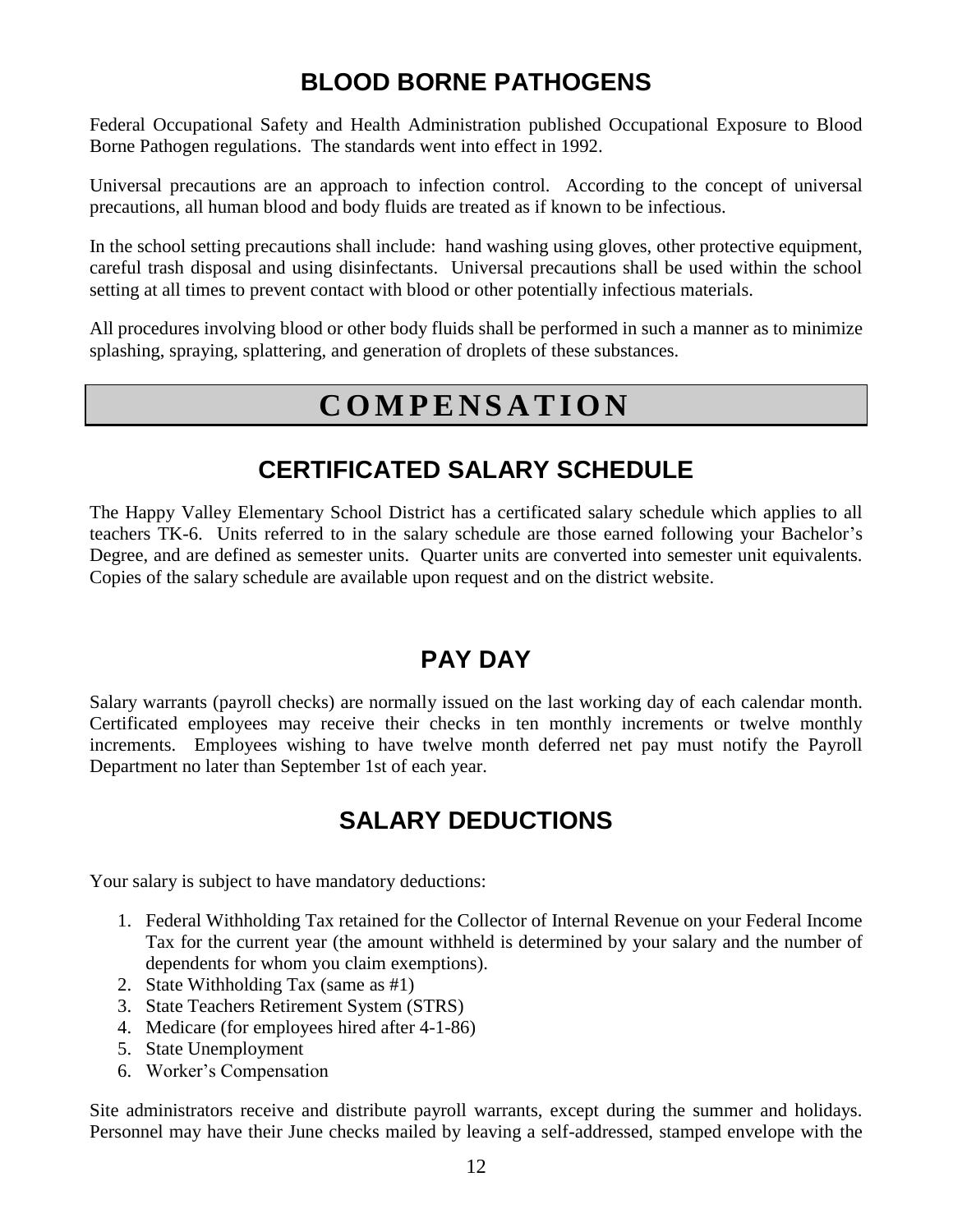payroll department. The payroll department must have a signed authorization to release a check to someone other than the employee (this includes spouses).

#### **ADVANCEMENT/PROFESSIONAL GROWTH**

Each year a teacher may advance one step and one class beyond his/her previous placement on the salary schedule. Certificated staff members should complete a Unit Credit Acceptability Pre-Approval Form **before** courses are taken or activities undertaken. The form should be submitted to the Superintendent by May 1<sup>st</sup> for the next school year and official transcripts must be submitted by August 1st.

#### **EMPLOYEE INSURANCE PROGRAMS MEDICAL INSURANCE**

The District offers a medical insurance plan to its certificated employees who work 50% or more and District contribution is based on FTE. The District maintains a premium cap on the amount it contributes towards the various health plans. Employees may choose from several District-sponsored plans. The employee must make-up any difference between the District's base plan contribution and any plan choice greater than the base.

#### **DENTAL INSURANCE**

The District offers a dental insurance plan to its certificated employees that work 50% or more through Delta Dental. District contribution is based on FTE.

#### **VISION CARE INSURANCE**

The District offers vision coverage to its classified employees who work 50% or more. District contribution is based on FTE. When you want to obtain vision care services, call a VSP member doctor to make an appointment. Make sure you identify yourself as a VSP member. The doctor will obtain authorization *prior* to the eye appointment so you can receive services and materials.

#### **MEDICAL PRIVACY LAW**

Department of Health and Human Services (HHS) as part of the Health Insurance Portability and Accountability Act of 1996 (HIPAA), the Privacy Rules of HIPAA require covered entities to implement new safeguards to protect the security and confidentiality of a person's health information.

The Happy Valley Elementary School District prescribes to these practices and does not provide any medical information on employees.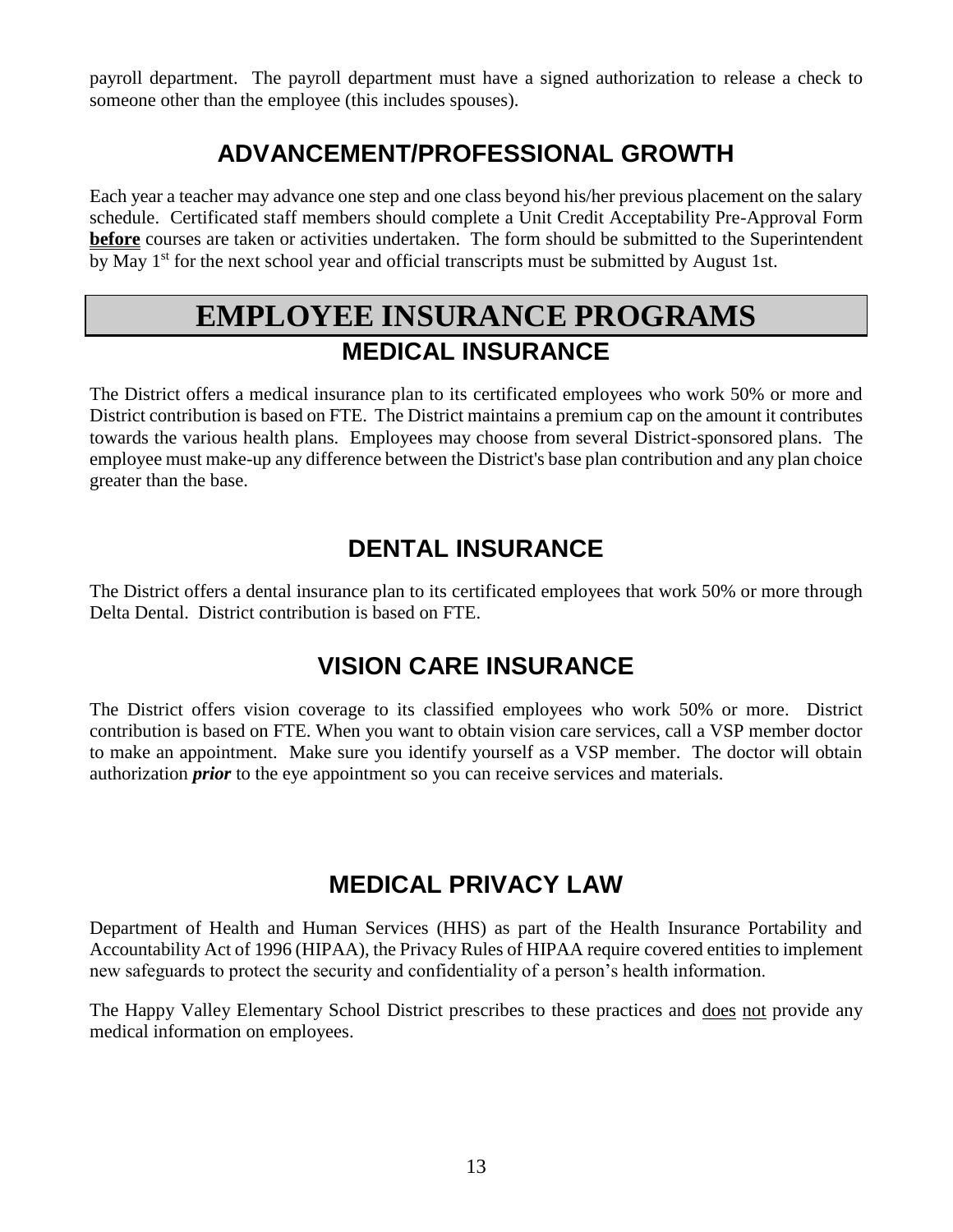#### **IRS SECTION 125 PLAN**

The District health benefit contribution (for eligible employees) shall be used to buy medical, dental and vision plans. Any cost greater than the District's contribution for the listed District insurance plans shall be paid by the employee through monthly payroll deduction. The employee may take any unused portion of the District's stated contribution to contribute to the IRS Section 125 plan, during open enrollment.

#### **INSURANCE VENDORS PHONE NUMBERS**

| www.deltadental.org |  |
|---------------------|--|
|                     |  |
| www.vsp.com         |  |

#### **SERVICES**

#### **AUTOMATIC BANK DEPOSITS**

Automatic payroll deposit to a bank or credit union is available. Contact the payroll department for information.

#### L E A V E S A N D A B S E N C E S

#### **REPORTING ABSENCES - SUBSTITUTE SERVICES**

If you become ill or an emergency prevents you from reporting to work, you will use an automated service called AESOP (Automated Educational Substitute Operator) to find a substitute and record your absence. The AESOP service is available to you 24 hours a day, seven days a week. You may interact with the system either on the Internet or by way of a toll-free automated phone line.

Employees are expected to notify their supervisor at least one hour prior to the time they are to work, unless emergency conditions prevail. **(Employees are to give notice to their supervisor of their intent to return to duties from illness no later than school dismissal time of the work day prior to return.)**

#### **SICK LEAVE**

Ten (10) days of sick leave credit are provided annually for employees working full-time for a full contract year. This leave is prorated if you work less than full-time or less than a full year.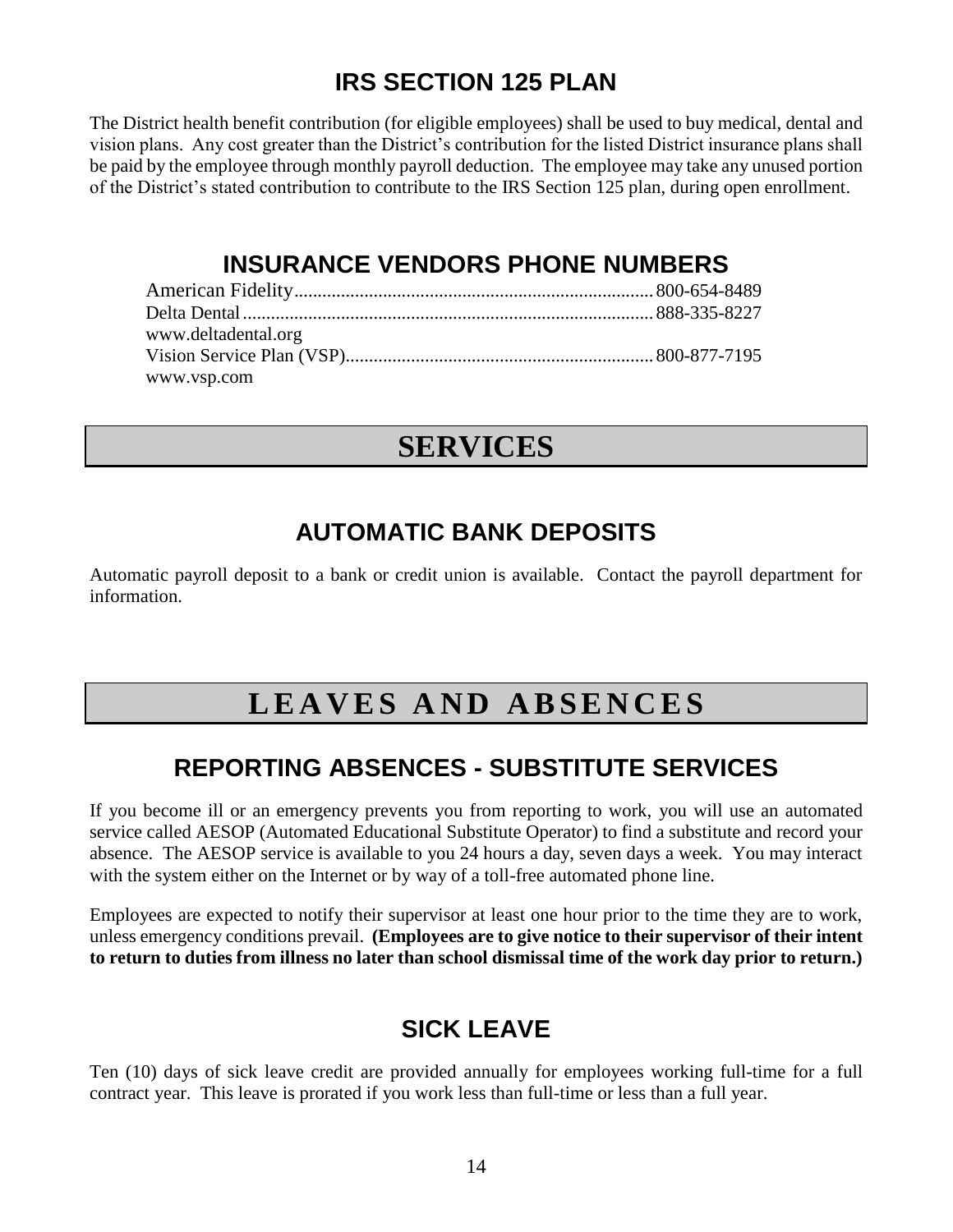Earned sick leave may be accumulated from year-to-year and transferred to or from other California school districts.

When all sick leave credit has been exhausted, an employee absent for illness receives the difference between his/her pay and the substitute rate for a period of five (5) months.

#### **PERSONAL NECESSITY LEAVE**

Certificated personnel may use a maximum of ten of their accrued sick leave days during each contract year for personal necessity pursuant to Education Code 44981.

Acceptable reasons for the use of personal necessity leave days as prescribed by District Regulation and Education Code include:

- 1. Death of a member of the immediate family when the number of days of absence exceeds the limits set by bereavement leave provisions.
- 2. An accident involving the employee's person or property or the person or property of a member of the immediate family.
- 3. A serious illness of a member of the employee's immediate family.
- 4. Required court appearance.
- 5. Fire, flood, or other immediate danger to the home of the employee.
- 6. Personal legal business of a serious nature, which the employee cannot disregard.
- 7. One day per month (up to five days each year) to participate in child's school activity.

Items one and two do not need advanced permission. Leave for personal necessity may be allowed for other reasons at the discretion of the superintendent

Yearly, District auditors randomly review employee attendance records to see if an individual's pattern of attendance is in violation of the reasons for the use of personal necessity leave as established by code and District regulation. Auditors and State regulators feel misuse of this Education Code constitutes a "gift of public funds" for other than the intended use.

#### **JURY DUTY**

No loss of pay shall be incurred for jury duty or for court appearances as a litigant or witness under an official order, provided that all remuneration received for such duty, with the exception of all allowances for meals, mileage, or parking, is remitted to the District Payroll Department.

### **G R I E V A N C E P R O C E D U R E**

Grievances may be filed for violations of the contract. Occasionally there is a problem that is not covered by your contract. In resolving such a problem, you should promptly present the issue to your principal in an informal discussion. Every effort will be made to secure a satisfactory adjustment of the problem at this level.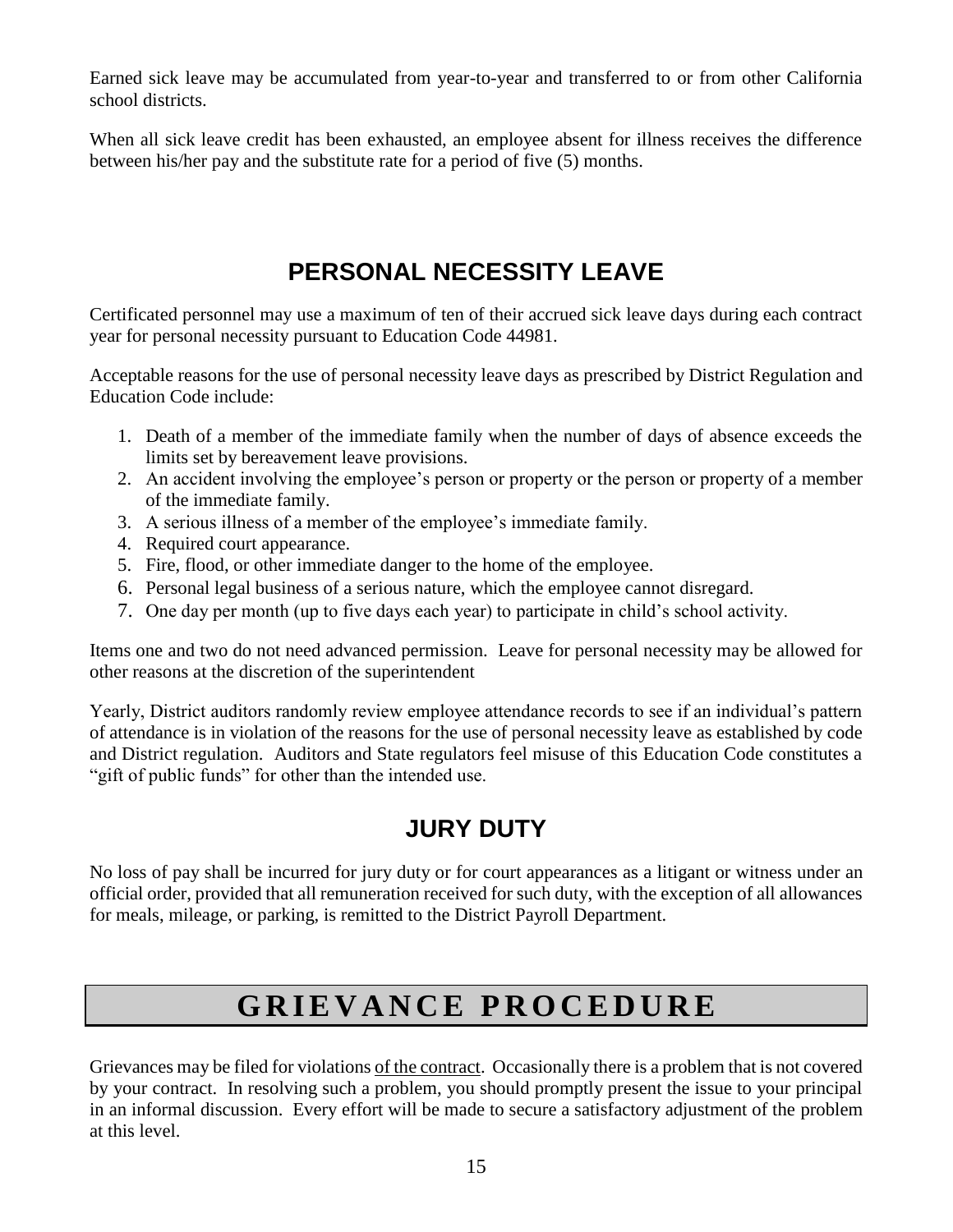#### **P E R S O N A L I N J U R Y**

#### **WORKERS COMPENSATION**

All employees are entitled to automatic benefits under the California Worker's Compensation Law. These benefits include medical treatment and necessary hospitalization, temporary or permanent disability compensation, etc. All claims for District employees are processed through the Human Resources Department.

Any work-sustained injury, or suspected injury, **must** be reported immediately to your supervisor and to the Human Resources Department. An "Employer's Report" will then be completed. Any injury resulting in overnight hospitalization, or causing disability for more than three calendar days, or causing death, **must also be reported immediately to the Human Resources Department**.

Every employee who is off work due to a work-incurred injury is to call the Human Resources Department so a "Return to Work Record" can be completed.

#### **R E T I R E M E N T**

It is never too soon to talk about retirement. Certificated employees who are regularly employed become members of the State Teacher's Retirement System (STRS).

#### **C O M M U N I C A T I O N**

#### **HVS NEWSLETTER**

Happy Valley Elementary School District publishes a newsletter called the Happy Valley School Newsletter. School news, events, and information will be published in this publication. The Newsletter will be distributed via the e-mail (home or school) to staff. Copies of the newsletter will also be available in the office.

#### **BULLETIN**

The office provides a weekly bulletin for all staff identifying various department events, services, assemblies, drills and fieldtrips. Please pay close attention to this document that is emailed to you the Friday prior to the follow week's activities.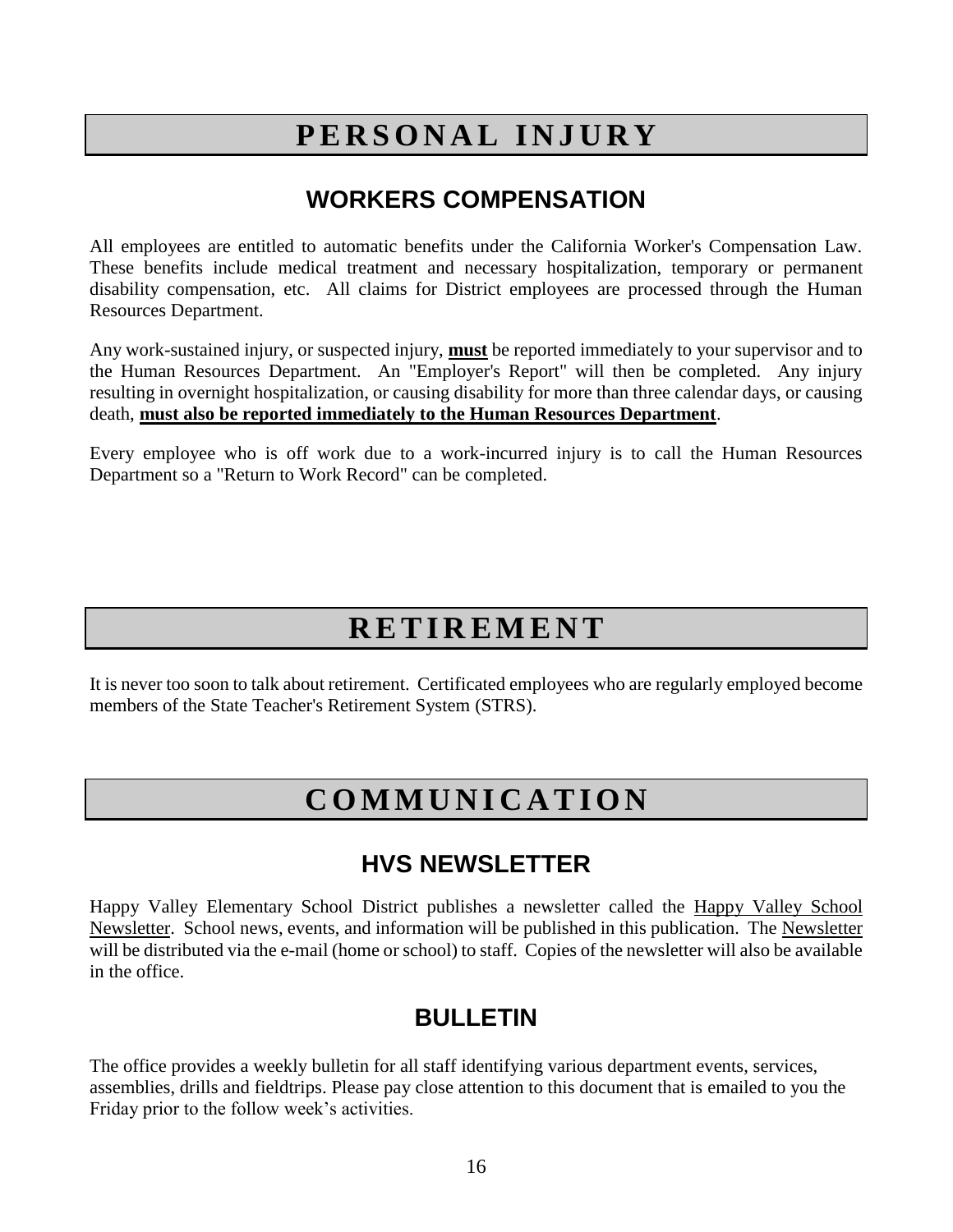#### **PUPIL RELATED MATTERS**

#### **PUPIL DISCIPLINE**

Each school is required to have a school-wide discipline policy. It is both you and your principal's responsibility for ensuring that you are familiar with and comply with that policy.

#### **HATE-MOTIVATED BEHAVIOR**

Staff who receive notice of hate-motivated behavior or personally observe such behavior shall notify the principal, Superintendent or designee, and law enforcement, as appropriate. Students demonstrating hate-motivated behavior shall be subject to discipline in accordance with Board policy and administrative regulation.

#### **PUPIL SUSPENSION/EXPULSION NOTICE**

All teachers of any student being suspended or expelled will be notified of the reason for the suspension or expulsion. This information, pursuant to educational code regulations, shall be kept in confidence and shall not be further disseminated. Any teacher wishing additional information can view a copy of the original suspension letter in the student's behavioral files.

Teachers who choose to suspend a student from class must notify the parent before the end of the work day.

#### **PUPIL ACCIDENTS**

School office staff will provide first aid treatment for students. If a student is unable to be moved, please contact the office immediately for assistance in handling the problem. The office has accident reports that must be completed for each accident on the school grounds or on a field trip. The teacher on duty must complete this form the same day of the accident.

#### **PUPIL RECORDS**

Federal and State legislation has been passed that allows parents access to their child's school records. The law provides a means for parents to challenge information in the file and to have it removed it they so wish.

It is necessary to keep all information in a student's file confidential. If information were revealed to another party, that party would then become involved if the situation became part of a court action. Notes used by the teacher become part of the pupil's confidential file. Teacher comments should be limited to **observable behaviors**. **Subjective comments should not be recorded**.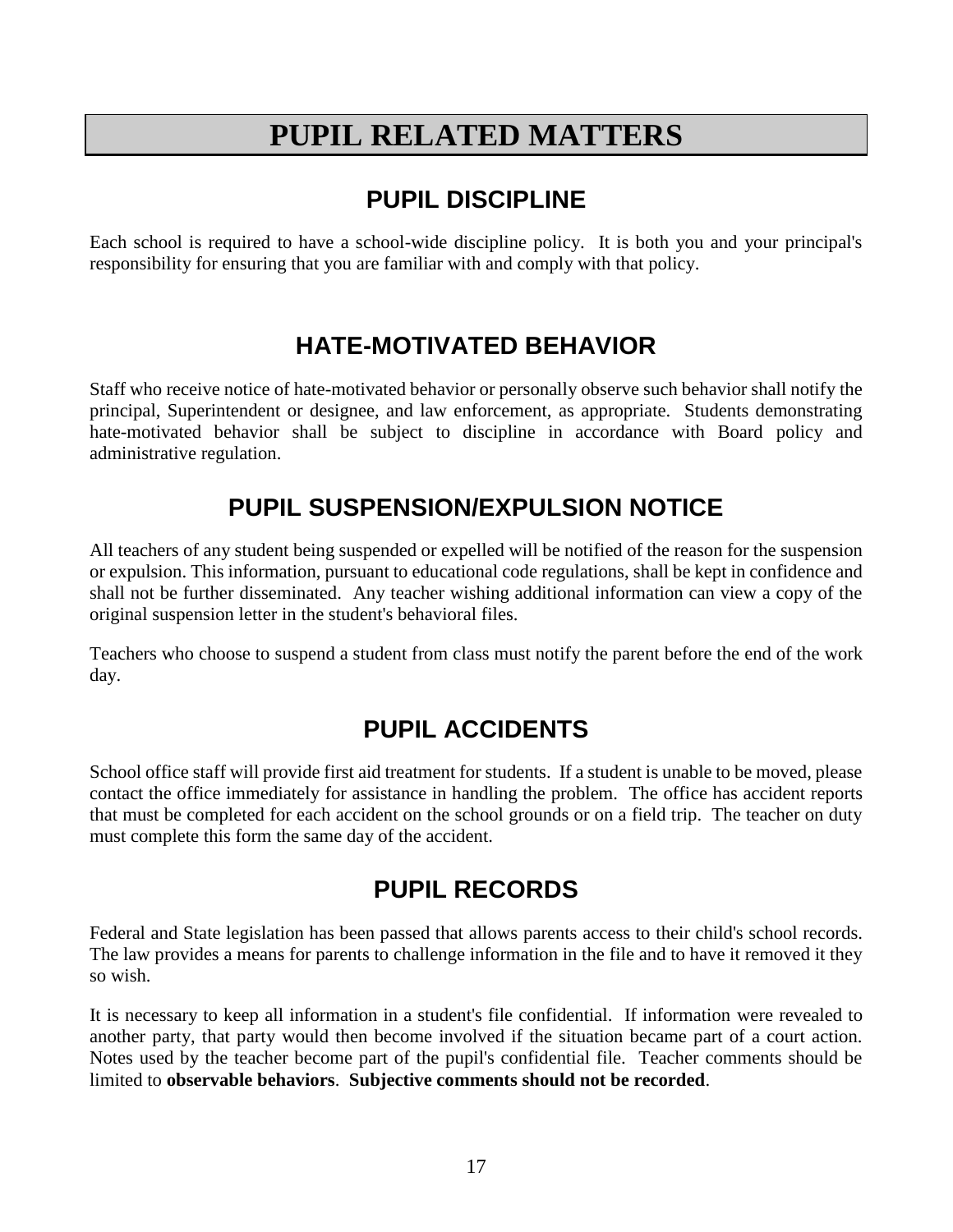#### **BUSINESS INFORMATION**

#### **SOLICITATION OF FUNDS FROM AND BY STUDENTS**

Solicitations made on behalf of schools must comply with the State disclosure law (Business and Professions Code 17510-17510.7). This law is complicated and requires a great deal of disclosure depending upon who is doing the soliciting (child age restrictions) and what type of solicitation (restricted activities).

All classes, grade levels, groups or school organizations utilizing students, personnel, facilities and equipment need to have site/District approval by the Board thirty (30) days prior to the collection or promotion of any fund raising in excess of \$200 (Ed Code 51520/51521). These funds need to be recorded (receipts) and deposited daily. No funds are to remain in the classrooms overnight. The appropriate designee will credit class/organization accounts after receipts and totals are verified.

Events that raise less than \$200 (i.e., book orders, etc.) need the site administrator's and District's approval. These smaller types of fund raising solicitations may be approved by the District Office and must still conform to all State accounting practices (receipts and daily deposits).

#### **USE OF SCHOOL FACILITIES**

The use of school facilities is governed by the Civic Center Act (Ed Code 40040-40047) and a 1993 U.S. Supreme Court decision, Lamb v. Morishes Union School District. The Governing Board recognizes that District facilities are a community resource whose primary purpose is to be used for school programs.

When staff members need to use facilities beyond the normal instructional program (i.e., private drama troupes, sports clubs, dance/music lessons, etc.), they need to comply with the District use of facilities request and insurance forms. This ensures equal access to all groups within the public and private sector of the community as governed by the Civic Center Act.

#### **FIELD TRIPS**

Student field trip activities need the approval of the site/district administration. Field trip activities that may have risk liability will be sent to the Governing Board for approval. Fund raising activities should not begin until the trip has been approved.

#### **Extended study trips (overnight) need Board approval no later than 45 days before the event.**

The Governing Board establishes four types of field trips/excursions as follows:

- 1. One-day trip taken on a school day.
- 2. One-day trip taken on a non-school day.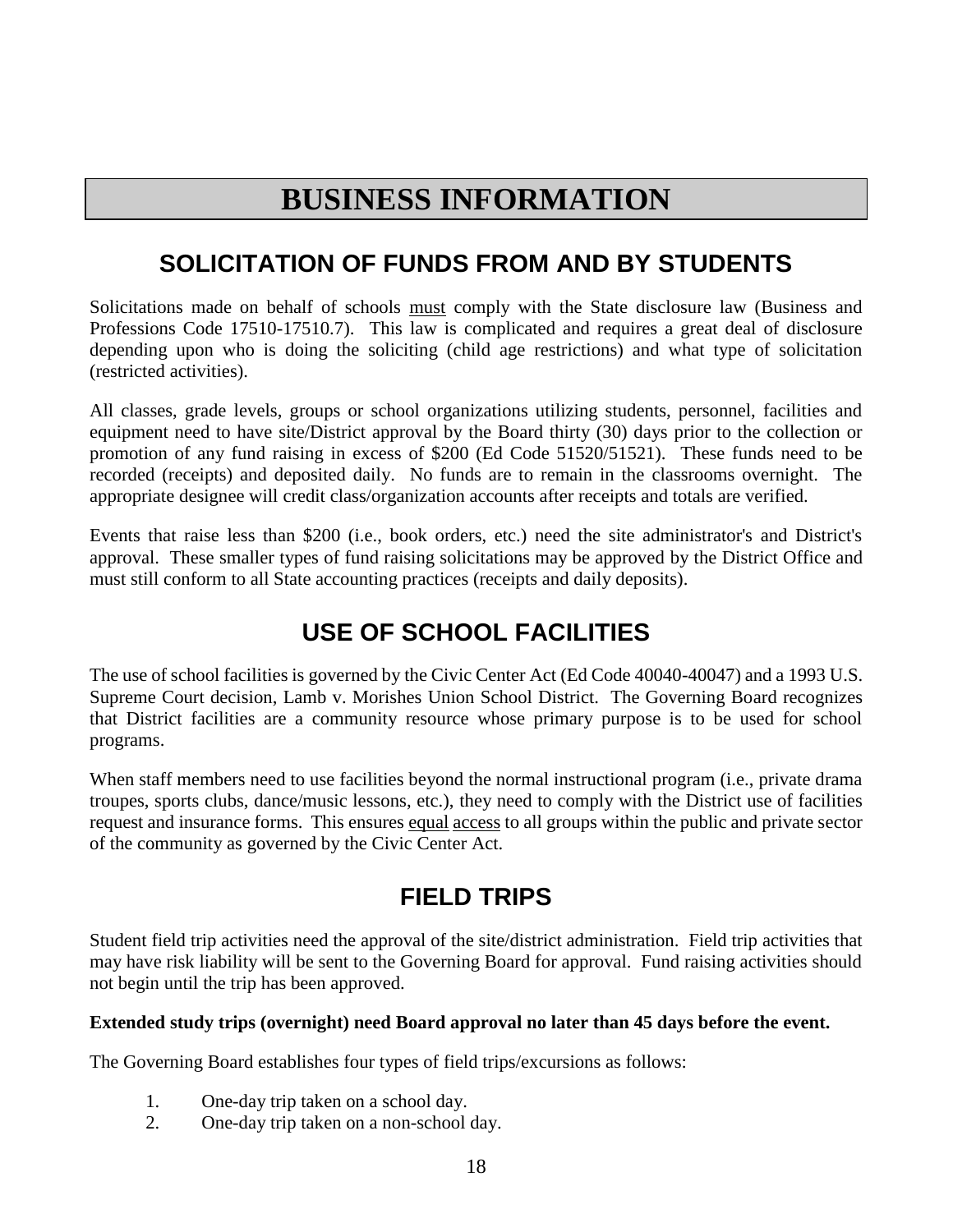- 3. Overnight (one or more) trip taken on any days.
- 4. Trip to another state or foreign nation.

Types 1 and 2 require advance approval of the Administration while Types 3 and 4 require advance approval of the Governing Board.

Twenty-four hour field trips with parent chaperones must have fingerprint clearance. The cost is borne by the parent.

All field trip request forms may be secured at each school site. After approval by administration, the school office should be notified as to the date and time of the field trip. Approved driver list must be in the office at least two days before field trip, if not administration can cancel field trip.

#### **PERSONAL PROPERTY**

The District does not provide reimbursement for private property lost, stolen or damaged at school.

#### **PURCHASES**

Employees **must** turn in their receipts within 45 days after making purchases. Audit standards dictate that reimbursement receipts are valid for only 45 days. The District's "**cut-off**" for purchase orders and reimbursement will be in the spring.

Employees with a classroom account shall have prior approval understood from their supervisor before making a purchase. However, all purchases must conform to audit standards for instructional materials (arts, crafts, student manipulatives, etc.). **Original itemized receipts** must be turned in. Purchases must be itemized. **No personal purchases can be included in the receipt with school purchases**.

Purchases made with District funds or funds collected under the District's authority become the property of the District.

Purchase orders shall be reviewed and approved by the supervisor prior to submittal to the Business Office for approval and sign-off.

**No material may be purchased without a purchase order previously approved. It is District policy that if a purchase is made without prior approval it then becomes the property of the employee.**

#### **DISASTER AND SAFE SCHOOL PREPAREDNESS**

Under Government Code 3100, school staffs, except for legal aliens, are considered disaster service workers and are subject to disaster service activities, which may be assigned to them. If a disaster occurs during school hours, they may be required to remain at school by the Superintendent.

#### **CERTIFICATED PERSONNEL RESPONSIBILITIES**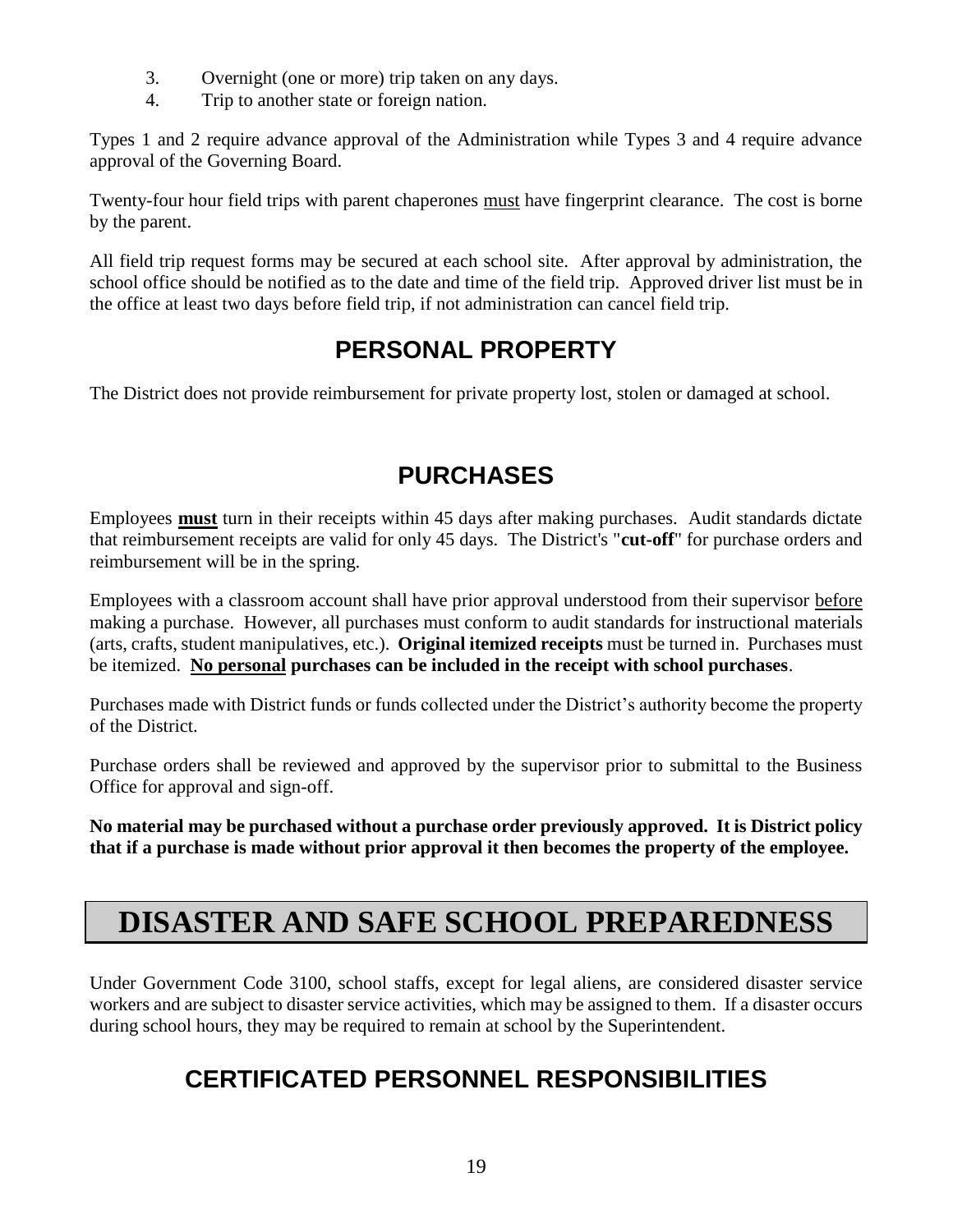It is the responsibility of all certificated employees to be familiar with emergency and safe school procedures and their role in carrying out the directives provided in the plan. A Disaster and Safe School Preparedness Manual is available for review in the school office. In the event of a disaster or school emergency each employee has been given a specific assignment. Employee assignments are included in the individual school plans of the Disaster and Safe School Preparedness Plan. Certificated employees are to remain on school grounds during an emergency, until personally released.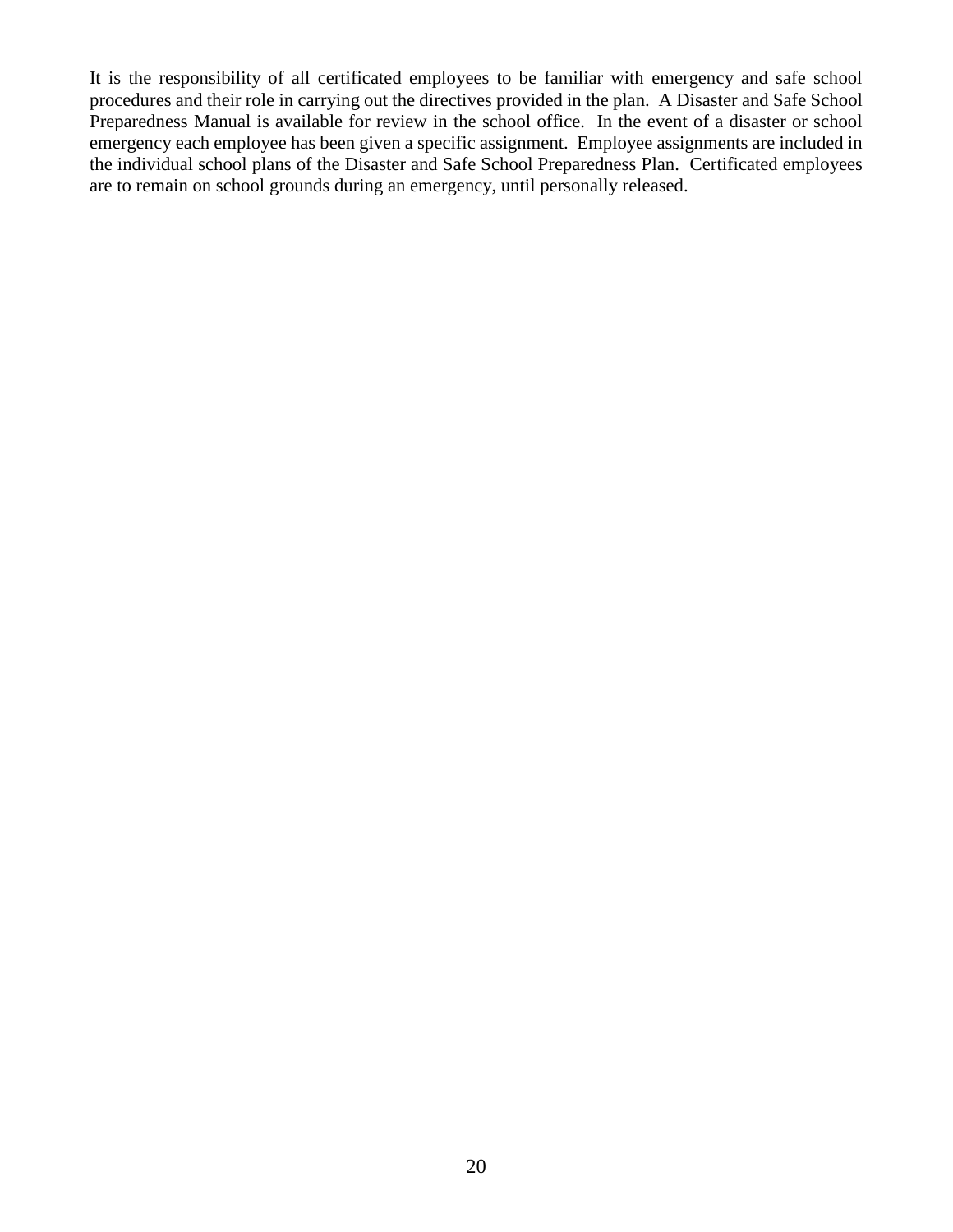## **APPENDIX COMMON EDUCATIONAL ACRONYMS**

| <b>ACSA</b>  | <b>Association of California School Administrators</b>         |
|--------------|----------------------------------------------------------------|
| <b>ADA</b>   | <b>Americans with Disabilities Act</b>                         |
| <b>ADA</b>   | <b>Actual Daily Attendance</b>                                 |
| <b>AFDC</b>  | Aid to Families with Dependent Children (Free & Reduced Meals) |
| <b>ASCD</b>  | Association for Supervision & Curriculum Development           |
| CAASP        | California Assessment of Student Performance and Progress      |
| <b>CBEDS</b> | California Basic Educational Data System                       |
| <b>CBET</b>  | <b>Community Based English Teaching</b>                        |
| <b>CCR</b>   | <b>Coordinated Compliance Review</b>                           |
| <b>CH</b>    | Communicatively Handicapped                                    |
| <b>CLAS</b>  | California Learning Assessment System (Grades 4, 5 and 8)      |
| <b>CSEA</b>  | <b>Classified School Employees Association</b>                 |
| <b>CTA</b>   | California Teachers Association                                |
| <b>CTBS</b>  | <b>Comprehensive Test of Basic Skills</b>                      |
| <b>DATE</b>  | Drug, Alcohol, and Tobacco Education                           |
|              | Drug-Free Schools & Communities                                |
| <b>DSA</b>   | Department of State Architect                                  |
| <b>EEOC</b>  | <b>Equal Employment Opportunity Commission</b>                 |
| <b>EIA</b>   | Economic Impact Aid                                            |
| <b>EISS</b>  | Early Intervention for School Success                          |
| EL           | <b>English Learners</b>                                        |
| <b>EO</b>    | <b>English Only</b>                                            |
| <b>FEP</b>   | <b>Fluent English Proficient</b>                               |
| <b>FTE</b>   | <b>Full Time Equivalent</b>                                    |
| <b>GATE</b>  | Gifted and Talented Education                                  |
| <b>GSA</b>   | Grade Span Adjustment                                          |
| <b>IEP</b>   | <b>Individualized Education Program</b>                        |
| <b>JPA</b>   | Joint Powers Agreement/Agency                                  |
| <b>LCAP</b>  | Local Control Accountability Plan                              |
| <b>LCFF</b>  | <b>Local Control Funding Formula</b>                           |
| <b>LEP</b>   | <b>Limited English Proficient</b>                              |
| <b>LH</b>    | Learning Handicapped                                           |
| <b>MAA</b>   | Medi-Cal Administrative Activities                             |
| <b>MSDS</b>  | Material Safety Data Sheet                                     |